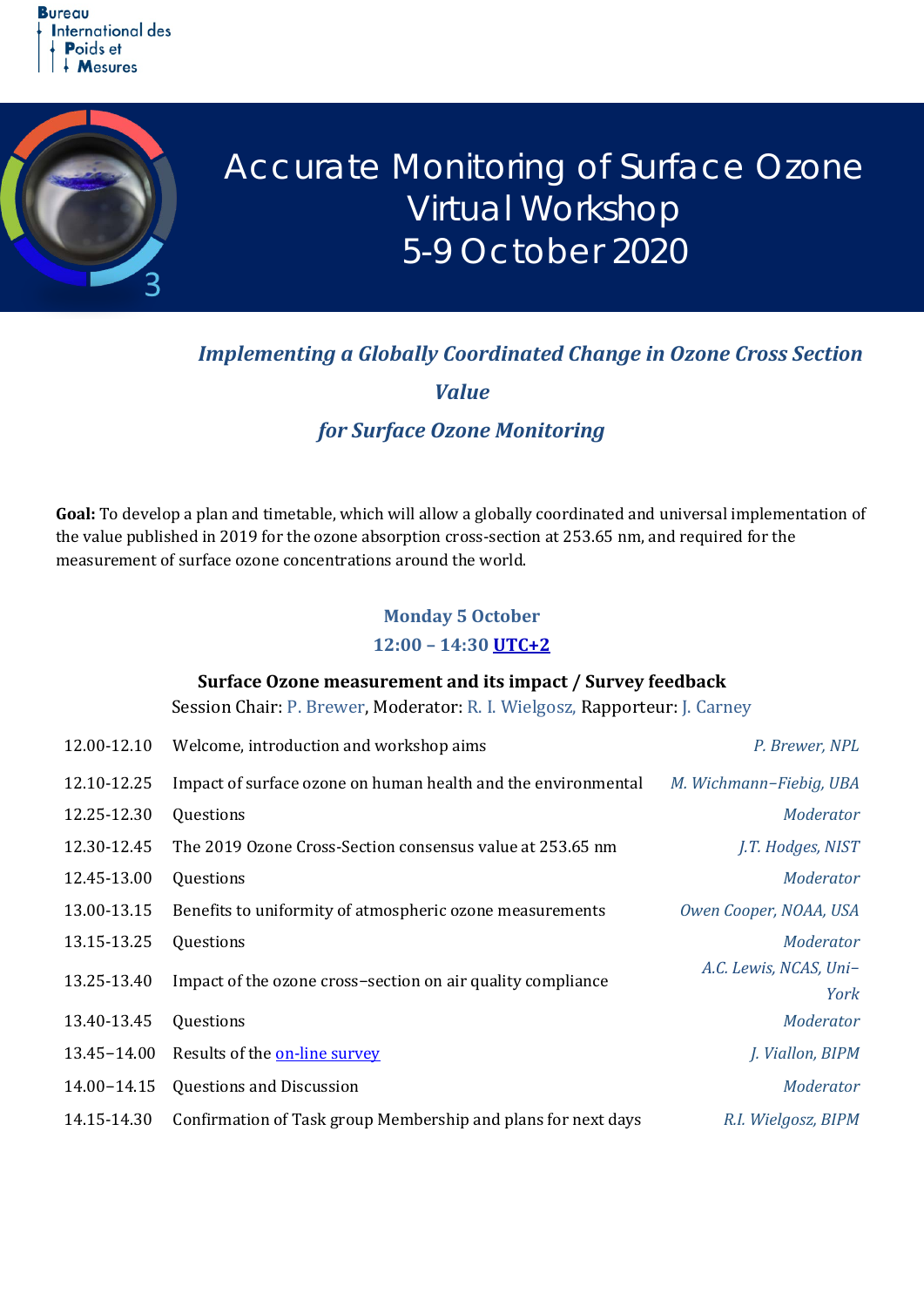

# **Tuesday 6 October**

#### **12:00 – 14:45 [UTC+](https://time.is/en/UTC)2**

## **International standards, calibration services and monitoring networks**

Session Chair: S. Lee, Moderator: J. Viallon, Rapporteur : I. Chubchenko

| 12.00-12.15 | Primary Surface Ozone Standard Reference Photometers and<br>BIPM.QM-K1  | J. Viallon, BIPM              |
|-------------|-------------------------------------------------------------------------|-------------------------------|
| 12.15-12.45 | Calibration services for ozone standards and instruments                |                               |
|             | Within United States of America                                         | J. Norris, NIST               |
|             | Within Switzerland                                                      | <b>B. Niederhauser, METAS</b> |
| 13.00-13.15 | Past ozone cross-sections transitions in Total Ozone<br>measurements    | D. Tarasick, Environment      |
|             |                                                                         | and Climate Change Canada     |
| 13.15-13.30 | Questions and discussion on measurements, standards and<br>Calibrations | Moderator                     |
| 13.30-13.45 | Asia Network                                                            | H. Tanimoto, NIES             |
| 13.45-14.00 | Californian Network                                                     | L. Sorensen, CARB             |
| 14.00-14.15 | Aquila and European Air quality Reference Laboratories                  | A. Borowiak, JRC              |
| 14.15-14.30 | Questions and discussion on monitoring networks                         | Moderator                     |

# **Wednesday 7 October**

#### **12:00 – 14:30 [UTC+](https://time.is/en/UTC)2**

# **Air Quality normative aspects; Ozone analyser manufacturing**

Session Chair: J.T. Hodges, Moderator: J. Carney, Rapporteur A. Borrowiak

| 12.00-12.15 | <b>CEN</b> perspective                                                                                        | B. Stacey, Ricardo                                              |
|-------------|---------------------------------------------------------------------------------------------------------------|-----------------------------------------------------------------|
| 12.15-12.30 | Ozone traceability, surface monitoring impacts, and potential<br>implementation issues in the United States   | Joann Rice, US EPA                                              |
| 12.30-12.45 | The ozone traceability scheme and QC system in China, the possible<br>influence of new cross section in China | Dr. Yaolong,                                                    |
| 12.45-13.00 | Impact on national ozone monitoring network by the new ozone<br>absorption cross-section value in Korea       | J-H Park, NIER,<br><b>Korea</b>                                 |
| 13.00-13.15 | Questions and discussion on monitoring networks                                                               | Moderator                                                       |
| 13.15-13.30 | National surface-level ozone analyzers in Russia                                                              | V.P. Chelibanov, ITMO<br><b>UNIVERSITY,</b><br>Saint-Petersburg |
| 13.30-13.45 | Ozone analysers manufacturing at Envea                                                                        | R. Akiki, Envea                                                 |
| 13.45-14.00 | Questions and discussion for Ozone Analyser Manufacturers                                                     | Moderator                                                       |
| 14.00-14.15 | Break-out sessions and plans for remaining days                                                               | R.I. Wielgosz, BIPM                                             |